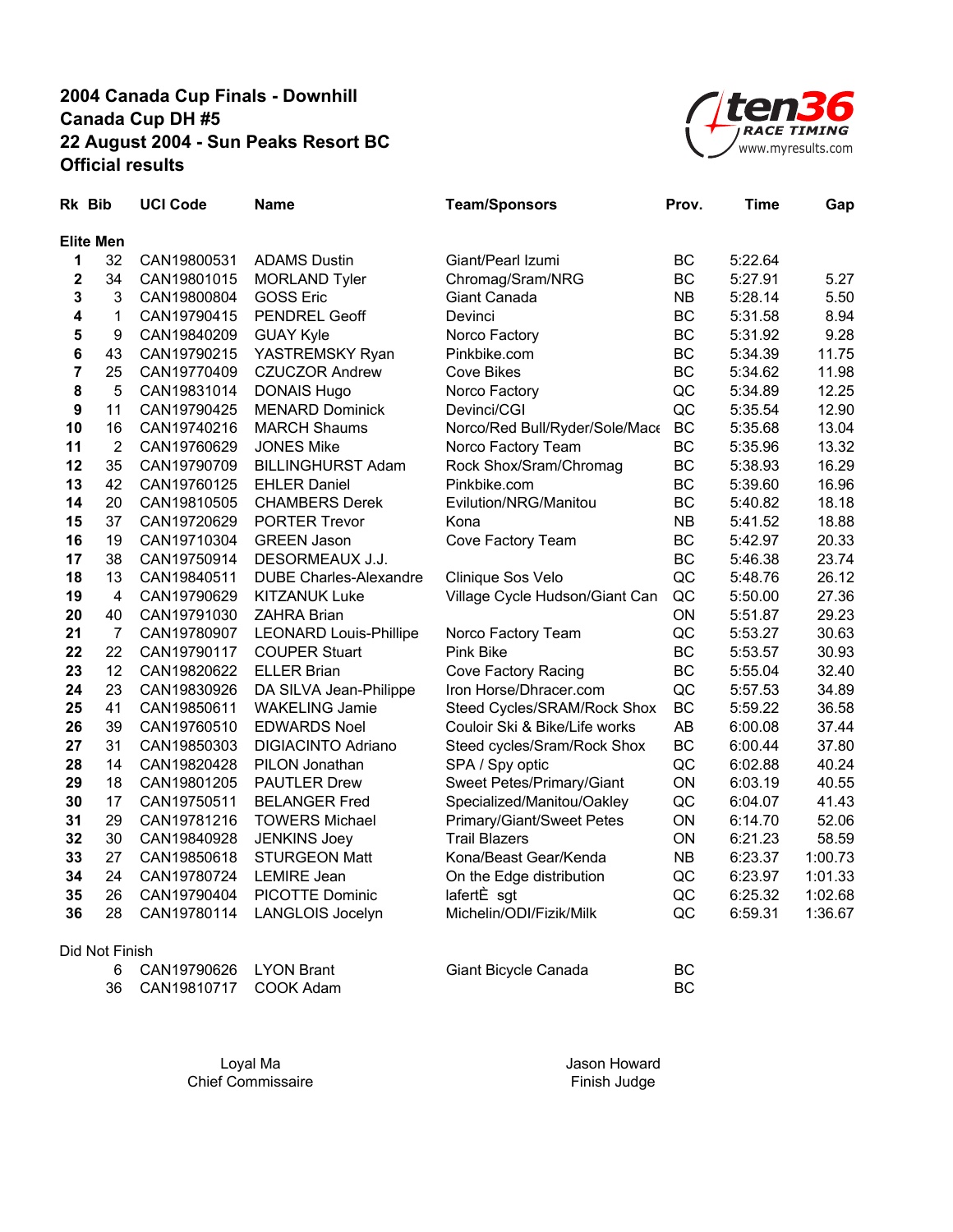

| Rk Bib           |                    | <b>UCI Code</b> | <b>Name</b>              | <b>Team/Sponsors</b>           | Prov.     | <b>Time</b> | Gap     |
|------------------|--------------------|-----------------|--------------------------|--------------------------------|-----------|-------------|---------|
|                  | <b>Elite Women</b> |                 |                          |                                |           |             |         |
| 1                | 71                 | CAN19790523     | <b>SCHROETER Danika</b>  | Giant                          | BC        | 5:53.49     |         |
| $\mathbf 2$      | 81                 | CAN19850530     | <b>BAKER Brook</b>       | <b>NORCO</b>                   | BC        | 5:55.64     | 2.15    |
| 3                | 83                 | CAN19780426     | <b>BUCHAR Claire</b>     | Balfa/Evolution/Sombrio        | ВC        | 6:13.57     | 20.08   |
| 4                | 84                 | SWE19740411     | <b>PORTER Sara</b>       | Kona                           | BC        | 6:26.53     | 33.04   |
| 5                | 76                 | CAN19791208     | NYCHKA Stephanie         |                                | AB        | 6:28.89     | 35.40   |
| 6                | 82                 | CAN19730823     | <b>SHERBININ Kelli</b>   | Pinkbike.com                   | BC        | 6:36.16     | 42.67   |
| 7                | 72                 | CAN19771122     | <b>CASSIDY Jenelle</b>   | Marzocchi/Roach/Raceface       | ВC        | 6:37.50     | 44.01   |
| 8                | 73                 | CAN19750905     | <b>WAECHTER Michelle</b> |                                | ON        | 6:37.79     | 44.30   |
| $\boldsymbol{9}$ | 74                 | CAN19760701     | <b>STRAND Katrina</b>    | Marzocchi/Oakley/Dakine/Beasto | BC        | 6:39.24     | 45.75   |
| 10               | 75                 | CAN19780225     | <b>MILOT Caroline</b>    | lafert $\dot{E}$ - sgt - oryx  | QC        | 6:55.60     | 1:02.11 |
| 11               | 78                 | CAN19840322     | <b>TURENNE Darcy</b>     | Norco/Smith/Oak Bay Bikes      | <b>BC</b> | 7:01.18     | 1:07.69 |
| 12               | 80                 | CAN19820621     | <b>GAWEL Antonia</b>     |                                | ON        | 7:08.61     | 1:15.12 |
|                  | Jr Expert Men      |                 |                          |                                |           |             |         |
| 1                | 103                | CAN19870813     | <b>MITCHELL Andrew</b>   | Oak Bay Bikes/Norco            | BC        | 5:28.17     |         |
| $\mathbf{2}$     | 102                | CAN19870706     | <b>COWELL Derek</b>      | Giant/Primary/Cyclepath        | <b>ON</b> | 5:30.38     | 2.21    |
| 3                | 112                | CAN19870716     | <b>CHAN Steve</b>        | realm                          | BC        | 5:33.00     | 4.83    |
| 4                | 104                | CAN19860323     | <b>MACLEOD Connor</b>    | <b>Cove Bikes</b>              | <b>BC</b> | 5:34.17     | 6.00    |
| 5                | 116                | CAN19870212     | <b>MEASURES Ross</b>     |                                | <b>BC</b> | 5:35.56     | 7.39    |
| 6                | 111                | CAN19861230     | <b>GNITT Tyler</b>       | Full Boar                      | <b>BC</b> | 5:50.49     | 22.32   |
| 7                | 113                | CAN19870406     | <b>WILLOUGHBY Justin</b> | Calgary Cycle/Santa Cruz/Ridge | AB        | 5:54.04     | 25.87   |
| 8                | 117                | CAN19861021     | <b>ELLINGSON Josh</b>    | <b>AKA The Bike Shop</b>       | BC        | 5:58.54     | 30.37   |
| 9                | 118                | CAN19870805     | <b>MACARTHUR Cody</b>    | Straight Line Bicycle and Ski  | BC        | 5:59.12     | 30.95   |
| 10               | 109                | CAN19871110     | <b>PAULY Matt</b>        |                                | AB        | 6:04.24     | 36.07   |
| 11               | 115                | CAN19880215     | <b>BOUDREAU Matt</b>     | Radical Edge/Kona              | <b>NB</b> | 6:37.17     | 1:09.00 |
| 12               | 110                | CAN19870411     | <b>BELL Wriley</b>       |                                | AB        | 6:49.35     | 1:21.18 |
|                  |                    | Jr Expert Women |                          |                                |           |             |         |
| 1                | 326                | CAN19890410     | <b>WOOD Brittany</b>     | Cove                           | BC        | 8:28.57     |         |

Loyal Ma and the state of the state of the Jason Howard Chief Commissaire Finish Judge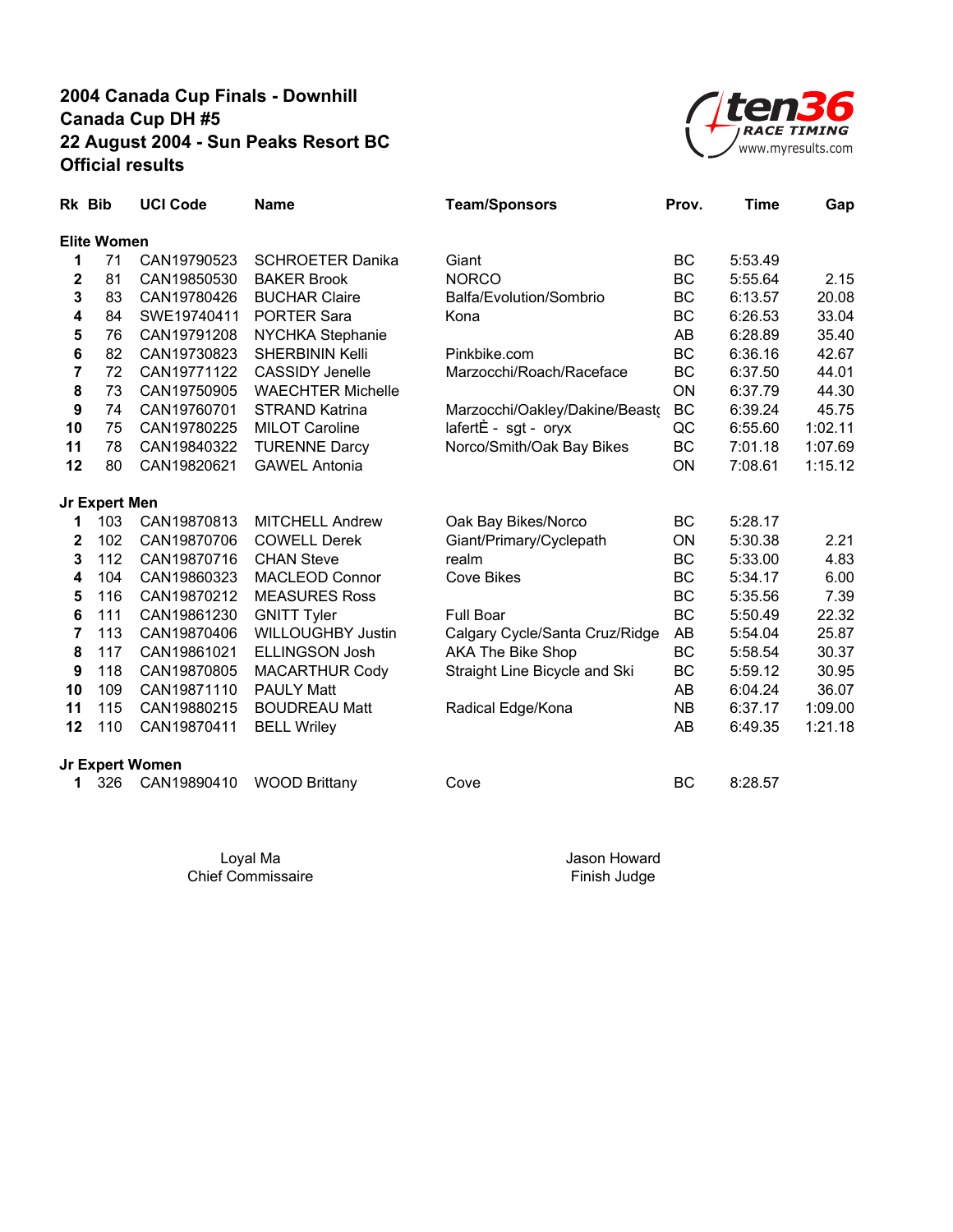

| Jr Sport Men<br>330<br>CAN19871013<br>ВC<br>6:01.63<br><b>DOLLMAN Kyle</b><br>1<br>340<br><b>WALLIS Mike</b><br><b>BC</b><br>2<br>6:08.18<br>331<br>3<br>CAN19870518<br><b>DIAMOND Charlie</b><br>AB<br>6:11.61<br>337<br><b>BC</b><br>4<br>PATYCHUK Bronson<br>Calgary Cycle<br>6:24.65<br>335<br>5<br><b>VOLPATTI Kyle</b><br>High Country Cycle and Sports<br>BC<br>6:33.43<br>6<br>338<br>CAN19860225<br><b>WILLIAMS Terry</b><br>6:52.47<br>1:00.18<br>333<br>CAN19870828<br><b>MEYER Nick</b><br><b>BC</b><br>7:01.81<br>$\overline{7}$<br>8<br>341<br><b>RULLKOTTER Michael</b><br><b>BC</b><br>7:38.24<br>1:36.61<br>Did Not Start<br><b>NORTHCOTE Kevin</b><br>334<br>BC<br>339<br>CAN19860901<br><b>CHRISTIAN Norie</b><br>AB<br>Did Not Finish<br>332<br>CAN19871019<br><b>FAIRWEATHER Callum</b><br><b>River Valley Cycle</b><br>AB<br><b>BC</b><br>336<br><b>MCLEOD James</b><br>Jr Sport Women<br>295<br>CAN19900302<br><b>MILLER Miranda</b><br>Corsa Cycles<br>BC<br>7:24.30<br>1<br>M30 Expert Men<br>301<br>CAN19721107<br><b>FOX Neil</b><br>Couloir/LifeWorks/Maccan<br>AB<br>5:57.84<br>1.<br>300<br>CAN19740220<br>BC<br>$\mathbf 2$<br><b>LABBE Patrick</b><br>gericks cycle kelowna<br>6:13.76<br>315<br>3<br>CAN19700925<br><b>JACKSON Gary</b><br>BC<br>6:34.41 | 6.55<br>9.98<br>23.02<br>31.80<br>50.84 |
|-------------------------------------------------------------------------------------------------------------------------------------------------------------------------------------------------------------------------------------------------------------------------------------------------------------------------------------------------------------------------------------------------------------------------------------------------------------------------------------------------------------------------------------------------------------------------------------------------------------------------------------------------------------------------------------------------------------------------------------------------------------------------------------------------------------------------------------------------------------------------------------------------------------------------------------------------------------------------------------------------------------------------------------------------------------------------------------------------------------------------------------------------------------------------------------------------------------------------------------------------------------------------------------------|-----------------------------------------|
|                                                                                                                                                                                                                                                                                                                                                                                                                                                                                                                                                                                                                                                                                                                                                                                                                                                                                                                                                                                                                                                                                                                                                                                                                                                                                           |                                         |
|                                                                                                                                                                                                                                                                                                                                                                                                                                                                                                                                                                                                                                                                                                                                                                                                                                                                                                                                                                                                                                                                                                                                                                                                                                                                                           |                                         |
|                                                                                                                                                                                                                                                                                                                                                                                                                                                                                                                                                                                                                                                                                                                                                                                                                                                                                                                                                                                                                                                                                                                                                                                                                                                                                           |                                         |
|                                                                                                                                                                                                                                                                                                                                                                                                                                                                                                                                                                                                                                                                                                                                                                                                                                                                                                                                                                                                                                                                                                                                                                                                                                                                                           |                                         |
|                                                                                                                                                                                                                                                                                                                                                                                                                                                                                                                                                                                                                                                                                                                                                                                                                                                                                                                                                                                                                                                                                                                                                                                                                                                                                           |                                         |
|                                                                                                                                                                                                                                                                                                                                                                                                                                                                                                                                                                                                                                                                                                                                                                                                                                                                                                                                                                                                                                                                                                                                                                                                                                                                                           |                                         |
|                                                                                                                                                                                                                                                                                                                                                                                                                                                                                                                                                                                                                                                                                                                                                                                                                                                                                                                                                                                                                                                                                                                                                                                                                                                                                           |                                         |
|                                                                                                                                                                                                                                                                                                                                                                                                                                                                                                                                                                                                                                                                                                                                                                                                                                                                                                                                                                                                                                                                                                                                                                                                                                                                                           |                                         |
|                                                                                                                                                                                                                                                                                                                                                                                                                                                                                                                                                                                                                                                                                                                                                                                                                                                                                                                                                                                                                                                                                                                                                                                                                                                                                           |                                         |
|                                                                                                                                                                                                                                                                                                                                                                                                                                                                                                                                                                                                                                                                                                                                                                                                                                                                                                                                                                                                                                                                                                                                                                                                                                                                                           |                                         |
|                                                                                                                                                                                                                                                                                                                                                                                                                                                                                                                                                                                                                                                                                                                                                                                                                                                                                                                                                                                                                                                                                                                                                                                                                                                                                           |                                         |
|                                                                                                                                                                                                                                                                                                                                                                                                                                                                                                                                                                                                                                                                                                                                                                                                                                                                                                                                                                                                                                                                                                                                                                                                                                                                                           |                                         |
|                                                                                                                                                                                                                                                                                                                                                                                                                                                                                                                                                                                                                                                                                                                                                                                                                                                                                                                                                                                                                                                                                                                                                                                                                                                                                           |                                         |
|                                                                                                                                                                                                                                                                                                                                                                                                                                                                                                                                                                                                                                                                                                                                                                                                                                                                                                                                                                                                                                                                                                                                                                                                                                                                                           |                                         |
|                                                                                                                                                                                                                                                                                                                                                                                                                                                                                                                                                                                                                                                                                                                                                                                                                                                                                                                                                                                                                                                                                                                                                                                                                                                                                           |                                         |
|                                                                                                                                                                                                                                                                                                                                                                                                                                                                                                                                                                                                                                                                                                                                                                                                                                                                                                                                                                                                                                                                                                                                                                                                                                                                                           |                                         |
|                                                                                                                                                                                                                                                                                                                                                                                                                                                                                                                                                                                                                                                                                                                                                                                                                                                                                                                                                                                                                                                                                                                                                                                                                                                                                           |                                         |
|                                                                                                                                                                                                                                                                                                                                                                                                                                                                                                                                                                                                                                                                                                                                                                                                                                                                                                                                                                                                                                                                                                                                                                                                                                                                                           |                                         |
|                                                                                                                                                                                                                                                                                                                                                                                                                                                                                                                                                                                                                                                                                                                                                                                                                                                                                                                                                                                                                                                                                                                                                                                                                                                                                           |                                         |
|                                                                                                                                                                                                                                                                                                                                                                                                                                                                                                                                                                                                                                                                                                                                                                                                                                                                                                                                                                                                                                                                                                                                                                                                                                                                                           | 15.92                                   |
|                                                                                                                                                                                                                                                                                                                                                                                                                                                                                                                                                                                                                                                                                                                                                                                                                                                                                                                                                                                                                                                                                                                                                                                                                                                                                           | 36.57                                   |
| M30 Sport Men                                                                                                                                                                                                                                                                                                                                                                                                                                                                                                                                                                                                                                                                                                                                                                                                                                                                                                                                                                                                                                                                                                                                                                                                                                                                             |                                         |
| 272<br>CAN19650823<br><b>JACKSON Craig</b><br>Sun Country Cycle<br>BC<br>6:45.43<br>1                                                                                                                                                                                                                                                                                                                                                                                                                                                                                                                                                                                                                                                                                                                                                                                                                                                                                                                                                                                                                                                                                                                                                                                                     |                                         |
| 271<br>CAN19740110<br><b>EAGLES Chris</b><br><b>BC</b><br>$\mathbf 2$<br>6:54.15                                                                                                                                                                                                                                                                                                                                                                                                                                                                                                                                                                                                                                                                                                                                                                                                                                                                                                                                                                                                                                                                                                                                                                                                          | 8.72                                    |
| M30 Women                                                                                                                                                                                                                                                                                                                                                                                                                                                                                                                                                                                                                                                                                                                                                                                                                                                                                                                                                                                                                                                                                                                                                                                                                                                                                 |                                         |
| 294<br><b>CARD Tera</b><br>6:36.75<br>1                                                                                                                                                                                                                                                                                                                                                                                                                                                                                                                                                                                                                                                                                                                                                                                                                                                                                                                                                                                                                                                                                                                                                                                                                                                   |                                         |
| KOZEVNIKOV Kelly<br>Kona/Cove<br>7:12.35<br>$\mathbf 2$<br>293<br>CAN19721223<br>BC                                                                                                                                                                                                                                                                                                                                                                                                                                                                                                                                                                                                                                                                                                                                                                                                                                                                                                                                                                                                                                                                                                                                                                                                       | 35.60                                   |
| 3<br>290<br>CAN19721128<br>HOODSPITH Megan<br>john henry pedals and pints<br>BC<br>7:21.11                                                                                                                                                                                                                                                                                                                                                                                                                                                                                                                                                                                                                                                                                                                                                                                                                                                                                                                                                                                                                                                                                                                                                                                                | 44.36                                   |
| 1:33.13<br>292<br><b>ALEXANDRE Pamela</b><br><b>BC</b><br>8:09.88<br>4                                                                                                                                                                                                                                                                                                                                                                                                                                                                                                                                                                                                                                                                                                                                                                                                                                                                                                                                                                                                                                                                                                                                                                                                                    |                                         |
| 5<br>291<br><b>GOODMAN Dana</b><br>BC<br>11:04.42<br>4:27.67                                                                                                                                                                                                                                                                                                                                                                                                                                                                                                                                                                                                                                                                                                                                                                                                                                                                                                                                                                                                                                                                                                                                                                                                                              |                                         |

Loyal Ma Jason Howard Chief Commissaire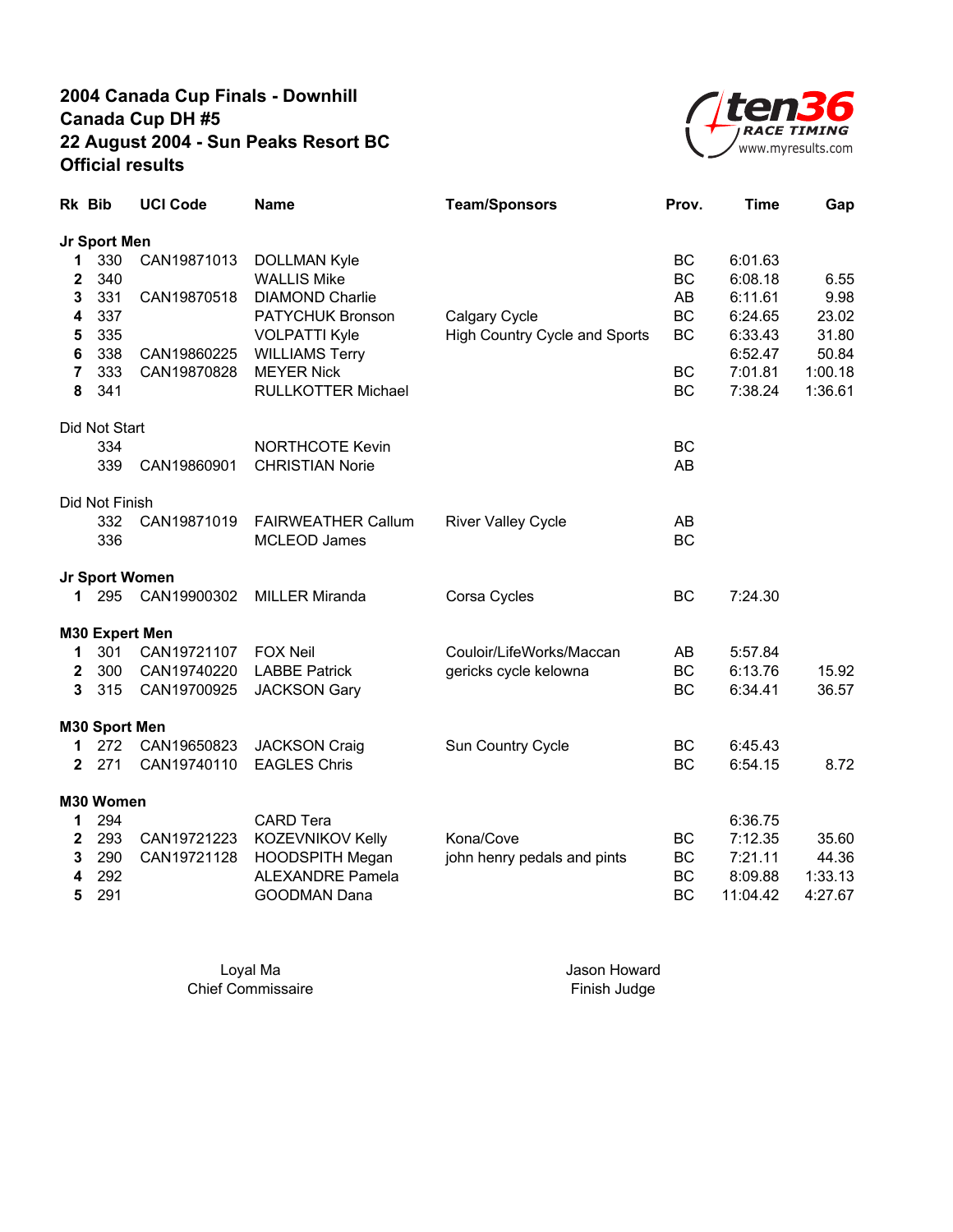

| Rk Bib |                      | <b>UCI Code</b>        | <b>Name</b>           | <b>Team/Sponsors</b>           | Prov.     | <b>Time</b> | Gap     |
|--------|----------------------|------------------------|-----------------------|--------------------------------|-----------|-------------|---------|
|        | M40 Men              |                        |                       |                                |           |             |         |
| 1      | 131                  | CAN19600514            | <b>KILLICK Brian</b>  | indie                          | AB        | 6:46.05     |         |
| 2      | 130                  | CAN19610905            | <b>SAVORY Bruce</b>   |                                | <b>BC</b> | 6:51.14     | 5.09    |
| 3      | 133                  | CAN19591123            | <b>EHMAN Don</b>      | Geeks 2 Go/KTC.                | BC        | 6:53.10     | 7.05    |
| 4      | 134                  |                        | <b>WHITE Gordon</b>   |                                | BC        | 7:11.09     | 25.04   |
| 5      | 135                  |                        | <b>TERWIEL George</b> | <b>Tree Line Studios</b>       | BC        | 7:33.70     | 47.65   |
|        | Did Not Start        |                        |                       |                                |           |             |         |
|        | 132                  | CAN19650530            | <b>WELLS Shawn</b>    |                                | <b>BC</b> |             |         |
|        | <b>Sr Expert Men</b> |                        |                       |                                |           |             |         |
| 1      | 204                  | CAN19790612            | <b>SMITH Steve</b>    | <b>Full Boar Bike Store</b>    | ВC        | 5:27.55     |         |
| 2      | 202                  | CAN19760315            | RACILOT Clayton       | Ridley's cycle                 | AB        | 5:34.08     | 6.53    |
| 3      | 206                  | CAN19851031            | <b>LUSTIG Erik</b>    | <b>Bicycle Cafe Kamloops</b>   | BC        | 5:38.88     | 11.33   |
| 4      | 203                  | CAN19800204            | <b>MCKINNON Neil</b>  | Oak Bay Bikes/Norco            | BC        | 5:40.39     | 12.84   |
| 5      | 210                  | CAN19851225            | <b>TERWIEL Justin</b> | <b>Full Boar</b>               | ВC        | 5:44.03     | 16.48   |
| 6      | 200                  | CAN19841111            | <b>IRVINE Evan</b>    |                                | QC        | 5:47.56     | 20.01   |
| 7      | 208                  | CAN19821107            | ALLARD Jonathan       | Broli La Source du Sport       | QC        | 5:53.82     | 26.27   |
| 8      | 209                  | CAN19770408            | YASTREMSKY Darren     | <b>Full Boar Bike Store</b>    | BC        | 6:12.09     | 44.54   |
| 9      | 207                  | CAN19811113            | <b>MENARD Julien</b>  | Tactic 51                      | QC        | 6:20.88     | 53.33   |
| 10     | 201                  | CAN19770313            | <b>KIRCHEN Chris</b>  | River Valley Cycle - Rammspeed | AB        | 7:00.17     | 1:32.62 |
|        | Did Not Finish       |                        |                       |                                |           |             |         |
|        | 205                  | CAN19811009            | <b>HONS Kevin</b>     | Bow Cycle/Word/Black8          | AB        |             |         |
|        |                      | <b>Sr Expert Women</b> |                       |                                |           |             |         |
| 1      | 320                  | CAN19830123            | ZIRNHELT Amber        | Red Shred's/Brodie Bikes       | ВC        | 7:36.80     |         |

Chief Commissaire

Loyal Ma Jason Howard